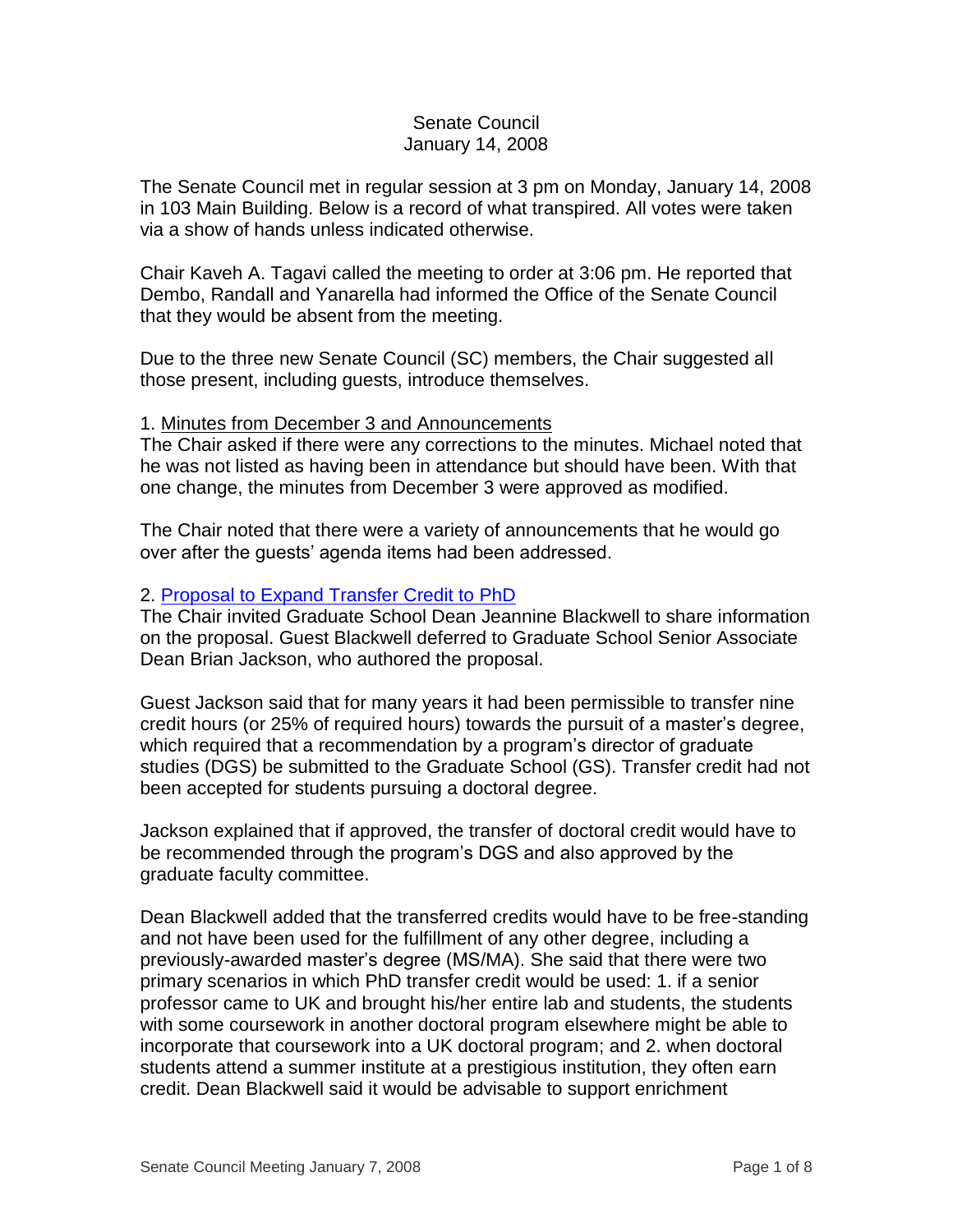programs. She noted that when similar situations presented in the past, a student could be allowed to transfer the doctoral credit, but on the transcript it would be listed as credit awarded for a "special examination."

Michael asked if such a practice was standard at benchmarks. Jackson replied that allowing transfer credit for PhDs would bring the GS in line with UK's benchmarks, although there was a lot of variation regarding the number of hours that could be transferred. Dean Blackwell added that the Southern Association of Colleges and Schools (SACS) had no problem with the proposal. Both she and Jackson confirmed for the Chair that it would be credit hours that transferred, not the grades. In response to a concern from Aken about how summer institute work could be translated into credit hours, Dean Blackwell clarified that any transfer credits would have to come from a credit-bearing course at an accredited institution, not merely from attendance at an academic event.

Wood agreed with the idea of allowing students to transfer credit from special summer institute work, but expressed concern with the number of hours of credit that could be transferred. If a student came in with a previous MS and the approximately 18 hours transferred to the doctoral efforts, the proposal would allow an additional nine hours to be transferred in, resulting in about 27 of the typical 36 hours required for a PhD being transfer credit. Jackson noted that a student could not transfer both the hours for a previously-earned MS and the nine hours – only one would be allowed.

Wood asked about another scenario – if a student was admitted to a clinical psychology PhD program at another university but did not get an MS, could those hours be transferred to the UK clinical psychology PhD program? Blackwell replied that only nine hours of credit could be transferred, and only with the approval of the program. She said that the GS would necessarily have to rely on programs to monitor whether or not the credits to be transferred were from an accredited institution, etc.

In response to a question from Chappell, Jackson and Dean Blackwell said that the nine transferred credit hours could only be earned from courses that were taken by a student with graduate standing for graduate credit.

There being no further questions from SC members, the Chair said he would entertain a motion. Finkel **moved** that the proposal to expand transfer credit to doctoral programs be sent to the University Senate with a positive recommendation, with an effective date of fall 2008. Piascik **seconded**. A **vote** was taken and the motion **passed** with seven in favor and one abstaining.

### 3. [Proposed Change to Pre-Qualifying](http://www.uky.edu/USC/New/files/20080114/Pre_Qual_Residency_Change_Complete.pdf) Residency Requirement

The Chair noted that the supporting documentation for the proposal was not submitted to SC members prior to noon on the Friday preceding the meeting. According to standard practice, the Chair paused to give SC members an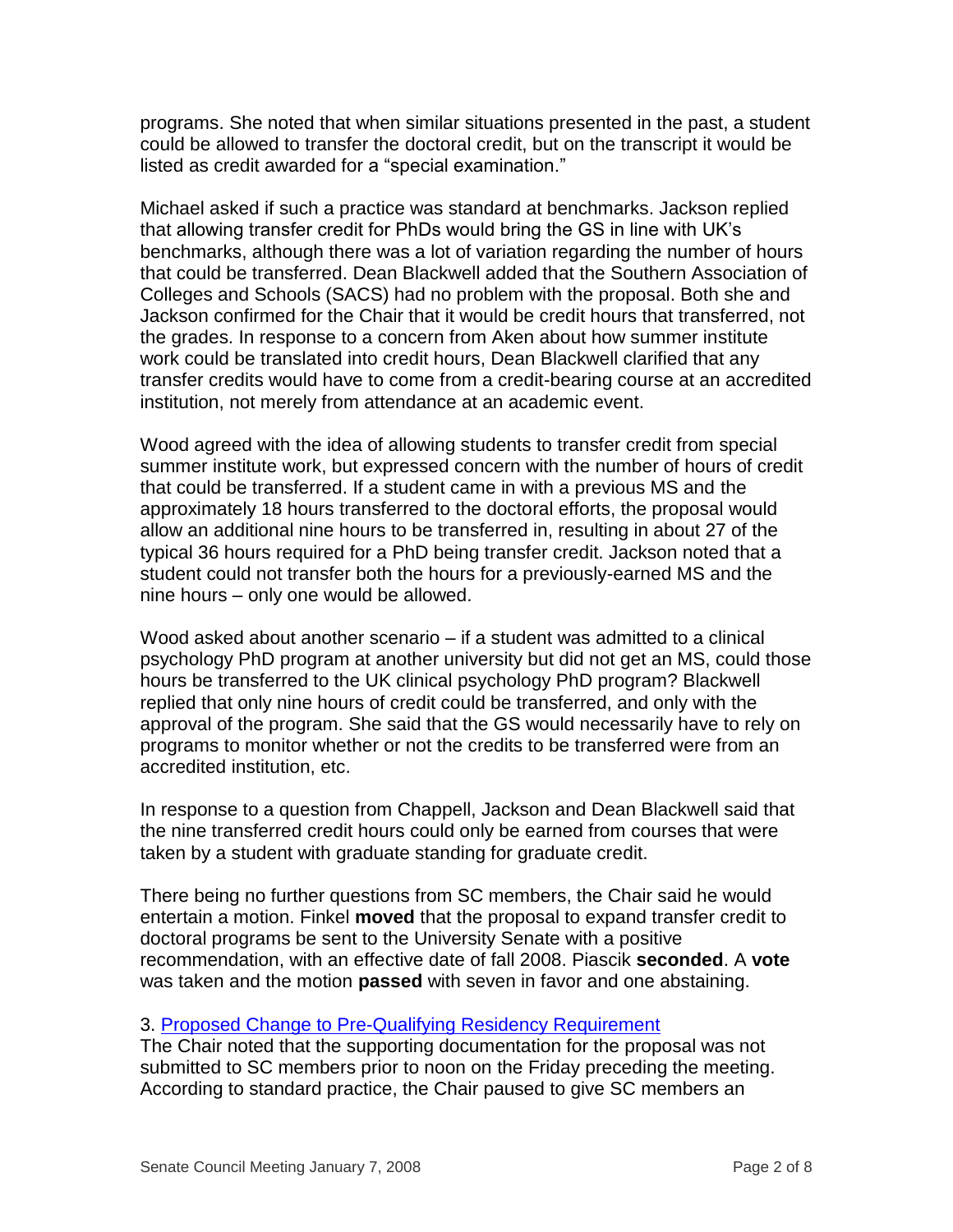opportunity to object to the review. Hearing none, he asked Jackson to offer information on the proposal.

Jackson said that the current regulations are outlined in three Models, I, II and III and had varying requirements for residency requirements, a minimum number of coursework required prior to taking the qualifying exam, etc. He said that the models had proven to be challenging for some students, particularly highly diverse students. He said that there was a change two years ago in the overall pre-qualifying requirements – up until 2005, a student could take any period of time in which to fulfill the pre-qualifying requirements. In 2005, the rules were changed to require that a student fulfill the pre-qualifying requirements within five years of enrollment in their doctoral program. If eight years passed and no qualifying exam was taken, the student would be dropped from the program.

Jackson noted that with a time period in place, it did not seem necessary for the Models to remain in place, since the proposal would require that 36 hours of coursework be completed within five years. There would still be an option for transfer credit and programs could also change the five-year time frame by submitting a request to the GS dean to shorten or extend it. He clarified that the change in time would be for the program, not on an individual basis. Dean Blackwell said that the flexibility would help programs figure out how to incorporate the needs of a diverse doctoral student population.

The Chair referred to the proposed ability of a program to shorten or lengthen the five-year period and noted that it was customary to be able to deviate from policy in only one direction. Dean Blackwell said that the program could set up its own internal requirements to require students to be enrolled with full-time status and complete the 36 hours in a shorter period, which would not need GS permission, but rather documentation of the requirement.

Finkel asked for the academic rationale behind the proposal. Dean Blackwell replied that if the degree awarded was from UK with the UK imprimatur, then students must have a substantial amount of training with faculty in the formative years of the doctoral committee. A majority of the faculty on the committee should be UK faculty. The gathering of a smattering of coursework from various locales without the majority of the work being performed at UK would diminish the degree.

Wood noted that the Model III was created at the request of programs in the College of Education (Education). She wondered what problems had been seen, since the Model III had much more flexibility and was requested to address professional students who did not have the ability to go to school full time but yet were still engaged in education. She wondered how that Model could disadvantage anyone.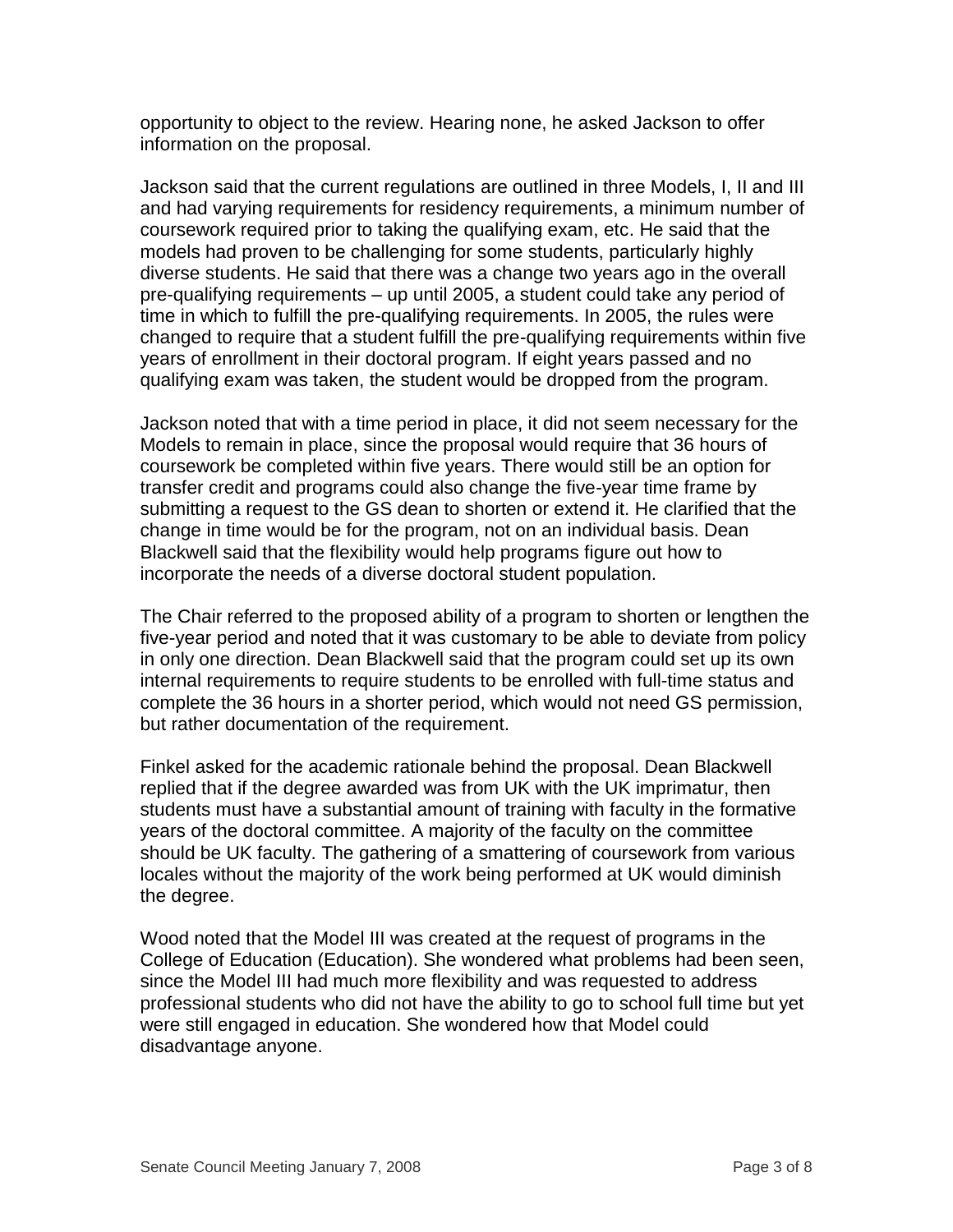Jackson replied that more and more students in Education were using Model III, and that many of those programs required over 36 credit hours. He said that the five-year time period would still apply to those programs. Wood noted that she still did not see the advantage of the change. Dean Blackwell said that the biggest advantage would be simplification. The proposal merely stated that 36 hours of coursework had to be completed within five years. Wood said that her concern was that a student could take a night course in the fall, spring and summer and that would not really engage the student with faculty and research.

Dean Blackwell stated that, for example, there was currently a nursing shortage. If one were a full-time employee as a nurse supervisor in Mount Sterling who was working on a doctorate, how else should such a student be accommodated? Wood replied that it would be better to offer courses at Morehead University or another regional institution. Wood again expressed concern that the proposed change would move graduate programs in a direction that could decrease engagement and involvement of doctoral students.

Piascik stated that graduate programs would need to be relied on to set their own internal standards. If a program believed that students needed to be engaged regularly and no exceptions would be allowed, then the program should set those standards. Piascik asked if Dean Blackwell was confident that the simplification of the rules would not erode a program's strict regulations. Dean Blackwell replied that many programs already had strict regulations in place but still offered leeway to doctoral programs in which students were not required to attend courses on a full-time basis. Blackwell said that, similar to Wood, she also regretted the demise of the full-time residency requirement on campus as the gold standard, but that doctoral education had changed substantially over the years. However, there were many, many students returning to school with additional qualifications but for whom a full-time class load was not possible. Although UK could simply opt not to accommodate those types of students, as a land-grant institution UK needed to expand its capacity to meet the educational needs of the Commonwealth. She added that she doubted that the relaxed standards would change the majority of programs.

Chappell opined that the proposal would not disenfranchise anyone and would engage some students more and was a more friendly arrangement. He believed it to be a terrific benefit rather than a liability and that the students affected would have the opportunity to play more of a role in their respective communities if given this latitude.

Provost's Liaison Greissman asked how many doctoral students were supported in some fashion, through fellowships or assistantships. Dean Blackwell said that there was a substantial number, but that they were distributed unevenly across UK. Greissman followed up by saying that the proposed change would support students – either such a change will be made or diverse students will simply go elsewhere since taking classes on a full-time basis was not possible for some.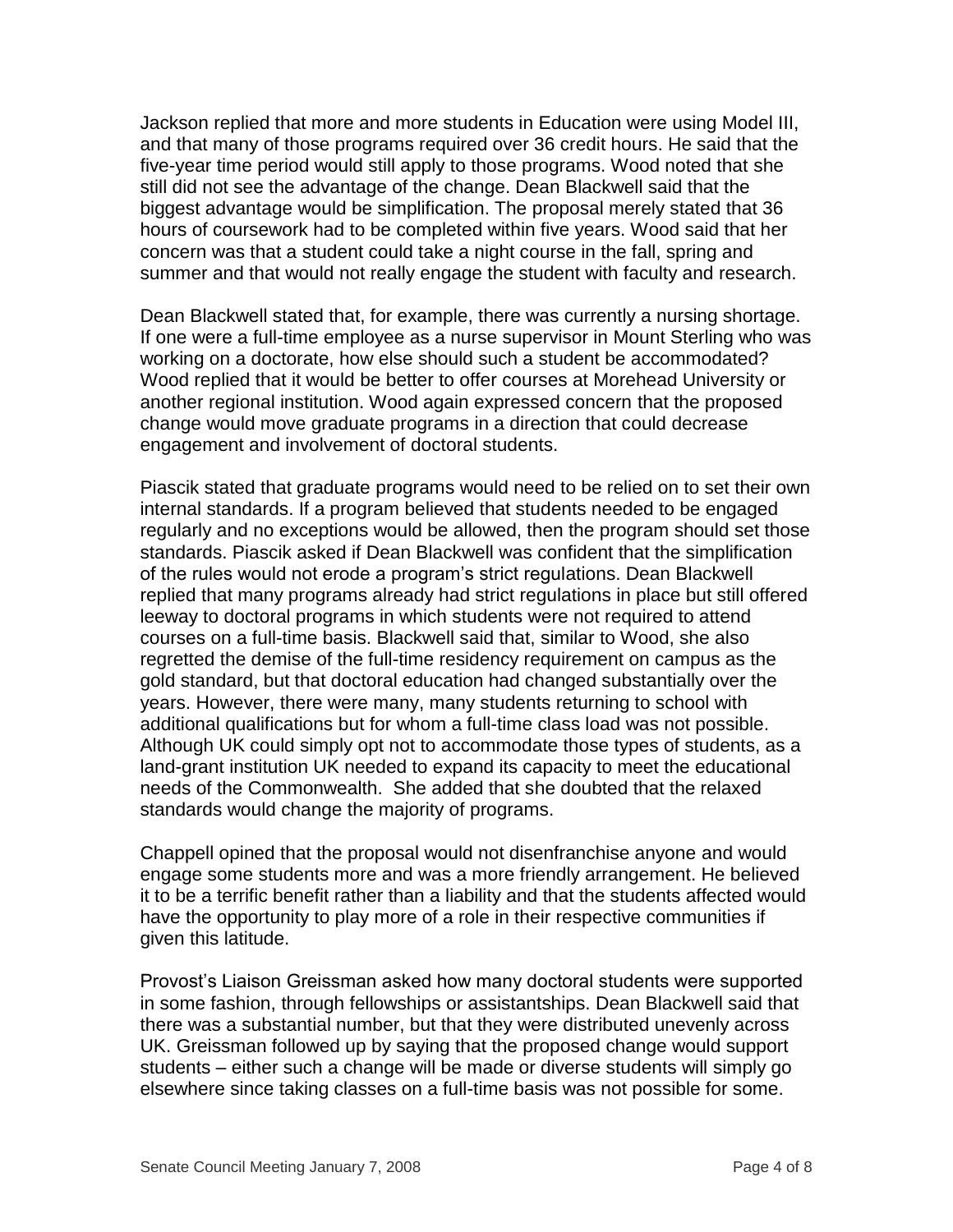Wood clarified that she in no way wished to disadvantage any student, but that if a student was not fully engaged, then the pre-qualifying residency requirement should be more along the lines of Model III. She stated that UK should not put students in a position in which they received a doctoral education in a piecemeal fashion. While acceptable for an undergraduate degree, a doctoral degree was more than just coursework.

In response to a question from Michael, Dean Blackwell said that if a program wished to allow students more than five years to complete the doctorate, the program would need to take the request to the Graduate Council for approval. The request would need to be accompanied by a rationale for the request as well as information on why more than five years for pre-qualifying coursework would be needed. The Chair noted that such requests would not go through the SC, even though they would be programmatic changes.

Jackson noted that there was still a rule in force that required doctoral students to be evaluated yearly and that there will always be feedback regarding their current status. It was unclear if anyone was responsible for looking over the reviews. Dean Blackwell added if a student was out of UK for two semesters, the program has the opportunity and responsibility to decide whether or not the student was making good progress; if not, then the program might decide not to readmit the student.

Michael **moved** that the proposal to simplify the pre-qualifying residency requirement be approved and sent to the Senate with a positive recommendation and an effective date of fall 2008. Aken **seconded**. A **vote** was taken and the motion **passed** with seven in favor and one against.

The Chair reminded SC members that he would move directly to the agenda item for the waiting guests.

5. [Revisiting Revisions to Administrative Regulations II-1.7-2 \("Access to and](http://www.uky.edu/USC/New/files/20080114/AR%20II-1%207-2%20Access%20to%20and%20Use%20of%20Computing%20Resources%20MERGED.pdf)  [Use of University Technology Resources"\) \(input only -](http://www.uky.edu/USC/New/files/20080114/AR%20II-1%207-2%20Access%20to%20and%20Use%20of%20Computing%20Resources%20MERGED.pdf) possible endorsement) The Chair noted that this proposal had been reviewed by the SC once previously and was returning with revisions. He then introduced the three new SC members for the guests' benefit.

The Chair invited Associate General Counsel Marcy Deaton and Associate Vice President for Information Technology Penny Cox to go over the changes.

Guest Cox said that for the benefit of the new SC members, she would offer a brief overview of the concerns raised by SC at the first review of the proposed changes to the regulation: 1. there were copyright licensing issues as a result of some ambiguous language that did not make it a copyright violation to use library materials – this was addressed; 2. a "principles" section that duplicated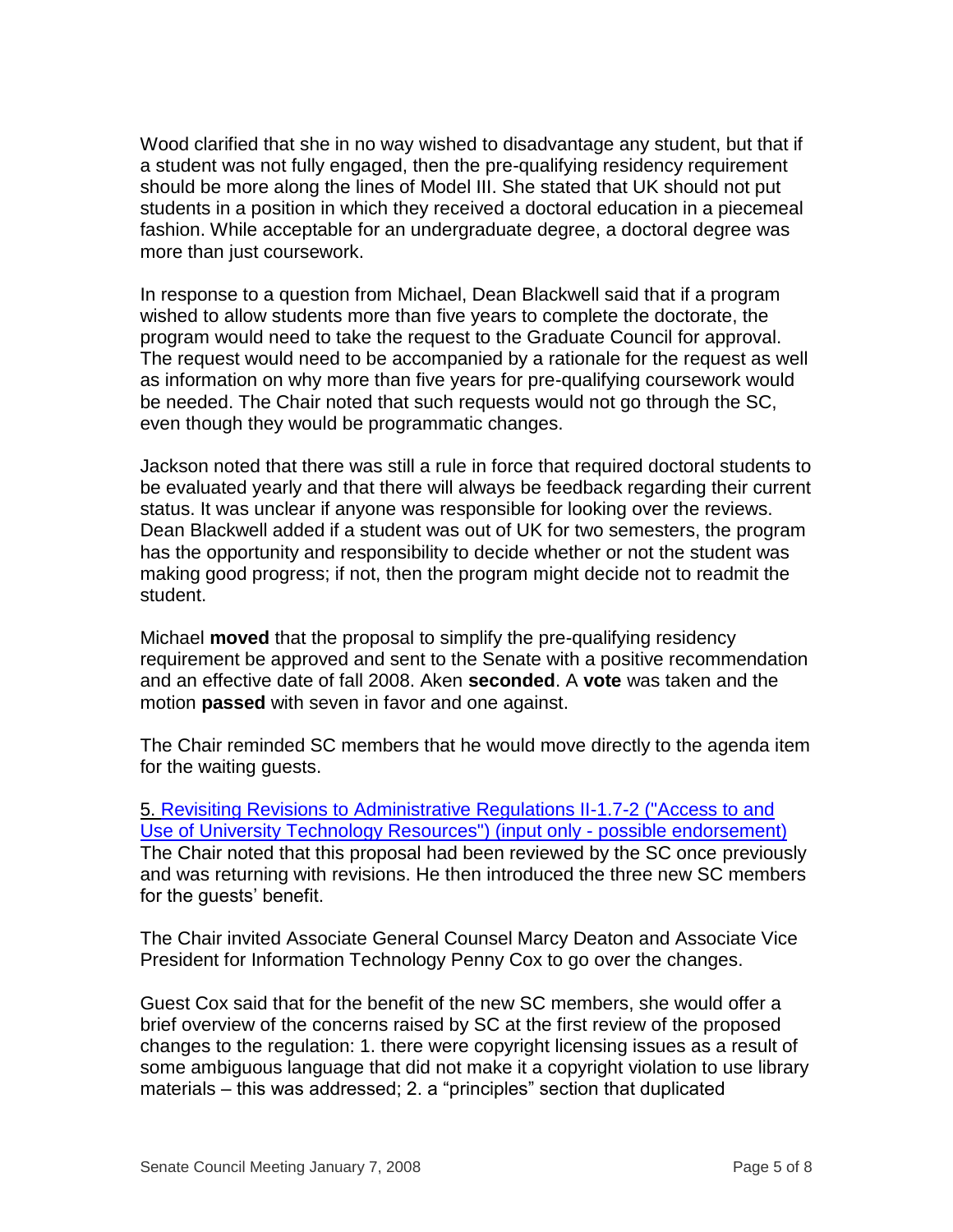information in another section which was consolidated; 3. a lack of information on who was the appropriate person to deal with terminated employees' computers, etc., with the end result being that the responsibility lay with departmental systems administrators; and 4. no clear way to let the campus at large know who to contact in the event of a violation, which was remedied by the creation of an email account (with associated human monitoring) for reports of violations.

Guest Deaton added that there were a few other things that were clarified, such as using the term "equitable" instead of "fair" to describe usage, since "fair use" of computing resources could mistakenly be confused with the copyright definition of "fair use."

Aken noted that there still seemed to be language that allowed the use of library resources by surviving spouses and dependents, which was a violation of many library agreements. Cox referred Aken to the sentence immediately following sentence number six under section II, "Scope." Aken thanked her and noted that she hoped it was clear enough for all users to easily understand.

Cox noted that a non-inclusive list of possible violations could be found in section VII, B ("Examples of Violations"), but that it was not exhaustive. In response to a question from Michael, Cox said that the person who decided if an act was a violation depended upon the violator.

Michael then asked about the violation listed in number nine: "Failure to protect one's account from unauthorized use (e.g. leaving one's terminal publicly logged on but unattended)" – he said it could be very easy to fail to protect in that fashion if one was not technologically savvy. In response to him, Cox suggested inserting "reasonably" in front of "protect", which Michael thought was fair.

Piascik **moved** to send the proposed changes to *Administrative Regulations II-1.7-2* ("Access to and Use of University Technology Resources") to the Senate for endorsement and input. Swanson **seconded**.

Finkel noted that the list of violations did not easily identify which violation was being violated. He wondered if it was possible to include information on how the items were violations. For example, number seven involved intentionally obscuring or forging information about the date, time, other header information, etc. of an email message – which policy was violated by this action? He said that if there were a cross-reference of how something was a violation, it would also ensure that there was a policy in each case that had been violated. The Chair added that including principles would be an easy way to identify what might have been violated.

Cox explained that principle-type information had been incorporated into the scope of the document. Michael stated that for each of the 14 examples, there should be an argument regarding how it was a violation.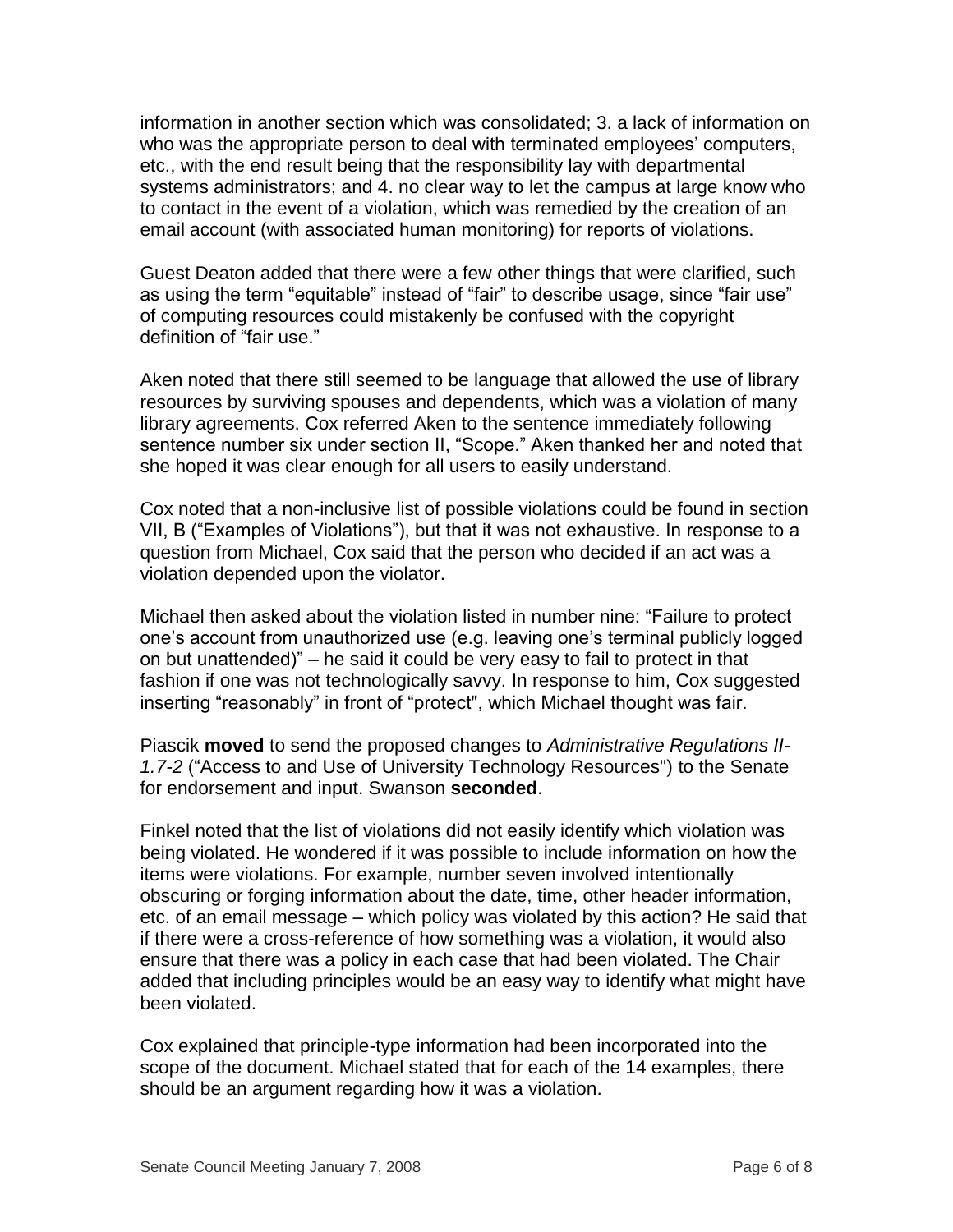Wood expressed concern about violation number eleven, "Excessive use of information technology resources...." She said that as a research institution, faculty members were renowned for gobbling up computer time. Cox noted that it also applied to students. Deaton said that the introductory sentence stated that the list that followed was not an exhaustive list – there were various principles and policies throughout the policy. If the work by the faculty member was research-related, however, the faculty member would not be in violation. Wood commented that it still was not entirely fair – just because usage is big does not mean it is excessive. The Chair suggested that "if after being warned" language could clarify the intent.

Cox noted that the majority of space complaints pertained to students playing internet games. She recalled the example of one student who requested a huge amount of storage space for his network to accommodate game playing. Cox said that the intent was to write a policy that was flexible enough to deal with truly excessive use. Aken offered another space example – a student downloaded so many journals that the journal access was turned off until Aken had a chance to talk with the student and explain the problem. Aken noted the student had made an innocent mistake and was horrified upon realizing his error.

Cox thanked SC members for their comments and said the suggestions had improved the final document. There being no more comments, a **vote** was taken on the **motion** to send the proposed changes to *Administrative Regulations II-1.7-2* ("Access to and Use of University Technology Resources") to the Senate for endorsement and input. The motion **passed** seven in favor and one abstaining.

# 4. December 2007 List of BCTC Candidates for Credentials

The Chair referred SC members to the Bluegrass Community and Technical College (BCTC) list. Mrs. Brothers confirmed that she emailed the list to the BCTC Faculty Council chair, who could then identify any problems and have them addressed in a subsequent list. In response to Michael, the Chair replied that UK would continue to approve BCTC lists until 2010.

Chappell **moved** to approve the December 2007 list of BCTC candidates for credentials and send it to the Senate. Anderson **seconded**. A **vote** was taken and the motion **passed** unanimously.

The Chair said he would return to announcements.

### (continued) 1. Announcements

The Chair said that there were a number of liaison positions that needed to be filled. He asked if a vote was necessary, but Michael opined that the Chair could make the appointments.